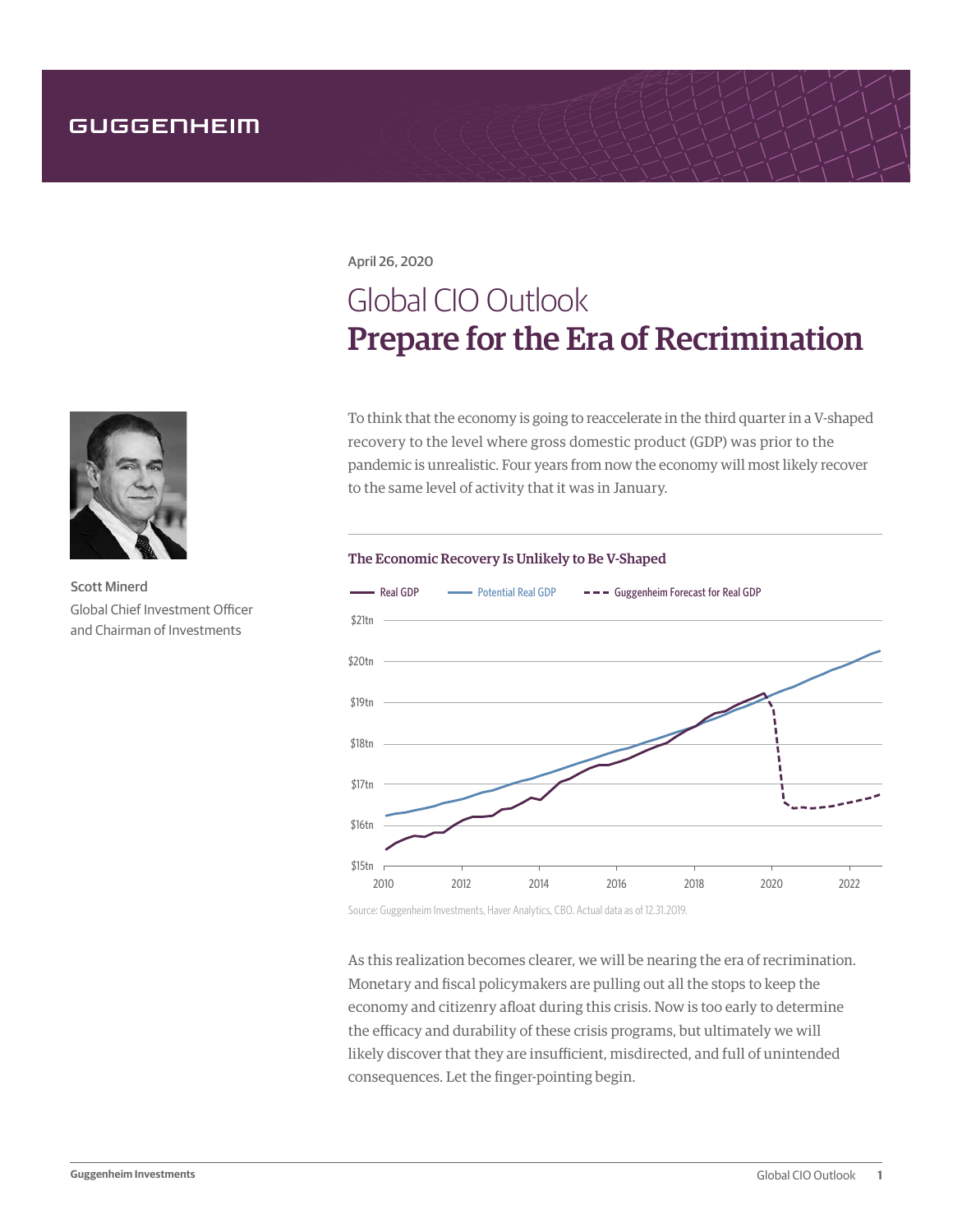The recovery will be disappointing for several reasons. First, the end of the lockdown period is not absolute. Restrictions will only be lifted gradually, and with health experts seeing a strong chance of future waves of infections. According to a recent Harvard study, we will likely see rolling periods of lockdown going into 2022. Second, the jobs picture will not bounce back. Over 26 million people have applied for unemployment benefits in the last five weeks, more than all the total net jobs created in the 10 years of the prior economic expansion. Many of these people will not immediately be going back to work, even if the economy fully reopens by summer, which is probably unrealistic. The unemployment rate will probably spike to around 20 percent, maybe as high as 30 percent. By the end of the year the unemployment rate could still be in double digits, and then begins the long haul to get back to unemployment levels that we saw prior to the downturn. It took nearly 10 years for the unemployment rate to return to levels we saw before the Global Financial Crisis, and this labor market shock will likely be between three and five times more severe.

Consider that roughly half of all Americans had less than \$500 in savings before this crisis hit. Most of these people were not prepared to weather a storm like this, and the damage that is being done to household balance sheets, let alone the damage to their confidence, is going to have long-term negative repercussions on consumption. Few people will immediately go out and buy automobiles and return to movie theaters. The damage to the household sector is so severe that it is going to impair living standards for most of the decade. This problem is compounded by the fact that the most financially vulnerable households are experiencing the majority of layoffs. Young, hourly workers in lower-paid service industry jobs are bearing the brunt of economic pain, and these are the people least able to deal with



The Lowest-Paid Workers Will Bear the Brunt of the Economic Crisis Cumulative Change in Real Household Net Worth, by Net Worth Percentile

Source: Guggenheim Investments, Haver Analytics. Data as of 12.31.2019.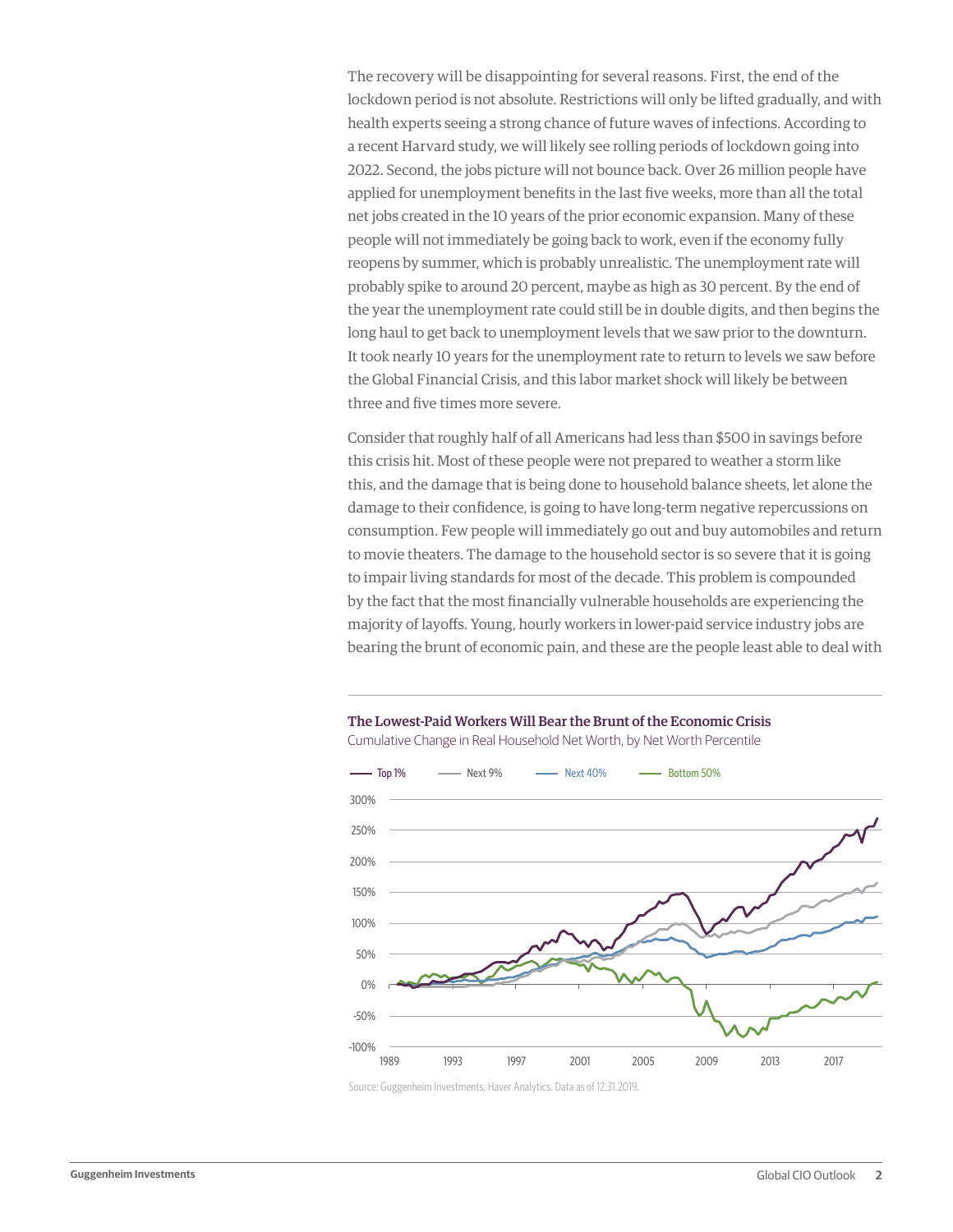an interruption to income, which will compound the economic pain from layoffs as consumption falls even more sharply. Meanwhile, the disruption in corporate cash flows will be pervasive and will rebound unevenly. There will be few positive outcomes in credit as companies are encouraged to accumulate more debt in the already overleveraged corporate sector. These failures will stunt the eventual recovery and make it much more uneven.

Policymakers have put in place numerous programs that are intended to soften the blow of the crisis. The increase in unemployment benefits was a phenomenally good idea. But sending checks for \$1,200 to households does very little to solve the problem, because these payments are not targeted. Many people who are working and doing fine are going to get a check they don't need. The people who really could use the money need more than \$1,200. Longer-term, stronger incentives need to be put in place to get people back to work, such as introducing a payroll tax holiday for a period of time, along with entitlement reform.

The CARES Act Paycheck Protection Program (PPP) is another great idea. However, programs that cover this wage gap during the period of lockdown are not going to solve the problem of what happens when the lockdown ends. Eventually, companies that are keeping people on their payrolls right now—which is a good idea—will find that they can't sustain longer term employment based upon diminished demand. Programs need to be instituted to address these issues today before facing the inevitable outcome.

The CARES Act targeted funds to help certain industries, but we will discover who is and who is not helped in these programs. Companies and voters alike will soon ask, "Why didn't I get help? You bailed out the airlines, right? You

### High-Yield Market Approves of Fed Backstop

Bloomberg Barclays U.S. High-Yield Corporate Option Adjusted Spread in Basis Points



Source: Guggenheim Investments, Bloomberg. Data as of 4.24.2020.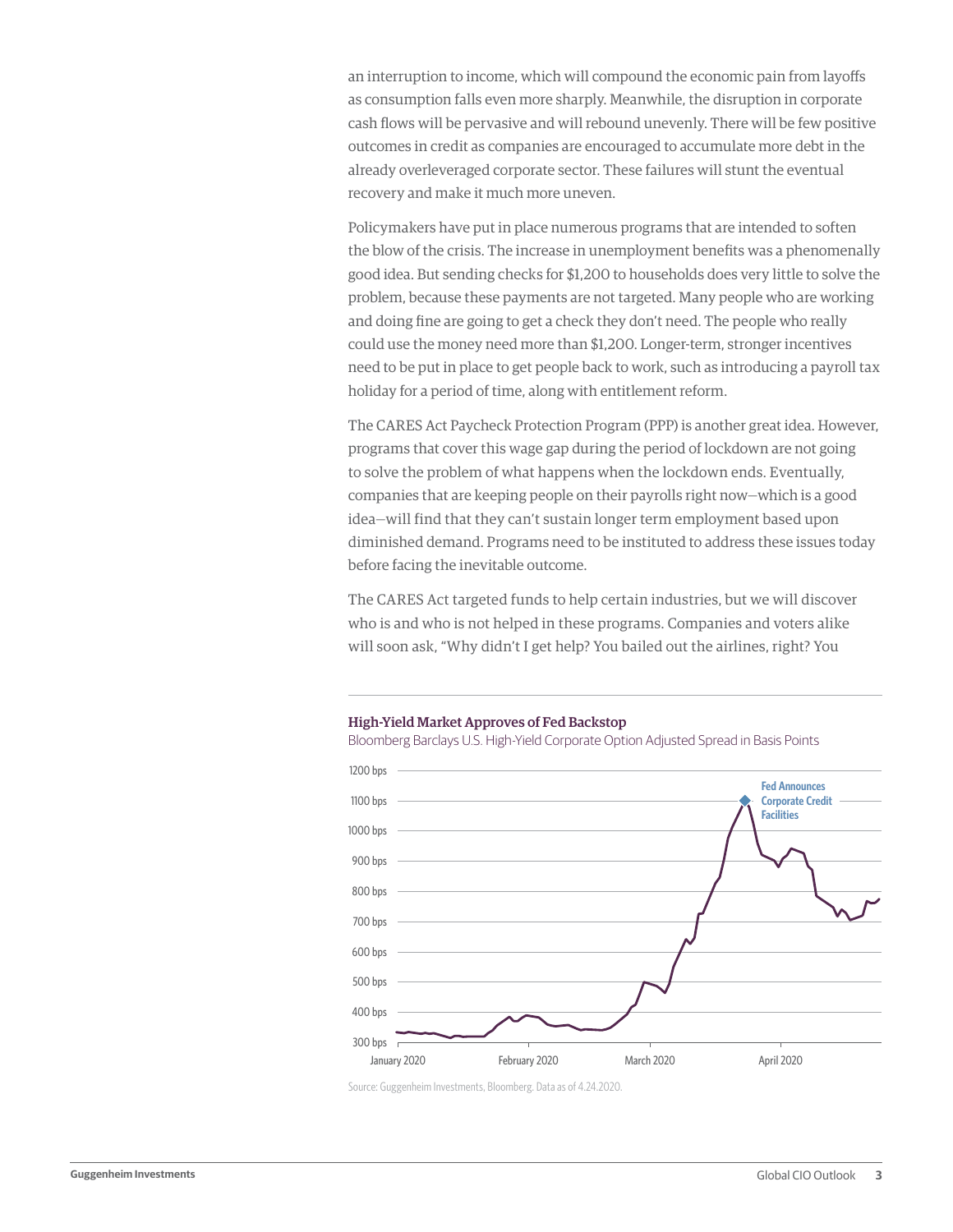bailed out all these other corporations. But you didn't do anything for me." And federal assistance still might not save the airlines. Their credit profiles are rapidly deteriorating as debt rises and earnings collapse.

I can't fault the Federal Reserve (Fed) for the good intentions of trying to do virtually everything in its power in a time of crisis, but the unintended consequences of its policies are considerable. Most notably, buying investmentgrade and high-yield debt and providing backstop liquidity to companies has resulted in credit spreads tightening dramatically.

This policy is treating the symptoms of the problem, not the source. Many companies are even more vulnerable to damage in this cycle because they were already sitting at record levels of leverage which resulted from the low interest rate policies of the past decade and an unwillingness to allow even a mild economic slowdown or market decline. The underlying vulnerabilities in some of these industries are not being addressed. Fed purchases cannot turn bad debt into good debt. A buyer who is not careful can mistake Fed liquidity for credit strength and pay the price down the road when downgrades and defaults start in earnest.

The Fed has established a new market precedent. Our central bank will never be able to get back to what was viewed as normal prior to April 9. As the nearby charts demonstrate, the Fed's balance sheet has expanded from \$4.5 trillion to \$6.6 trillion in just about a month, and it is likely on its way to exceed \$9 trillion soon. The Fed is not alone in this endeavor. As Ed Hyman of Evercore ISI pointed out, G7 central banks collectively purchased in March \$1.4 trillion in financial assets. This annual rate of \$17 trillion is nearly five times the previous monthly record set in April 2009.



## The Fed's Balance Sheet Comes to the Rescue

Source: Guggenheim Investments, Haver Analytics. Data as of 4.23.2020. Other assets include unamortized discounts and premiums on securities held, foreign currency assets, gold, SDRs, Treasury currency outstanding, and other assets. Crisis facilities include FX swap lines, CPFF, PDCF, Maiden Lane LLCs, AIG credit, TALF, AMLF, and other programs.